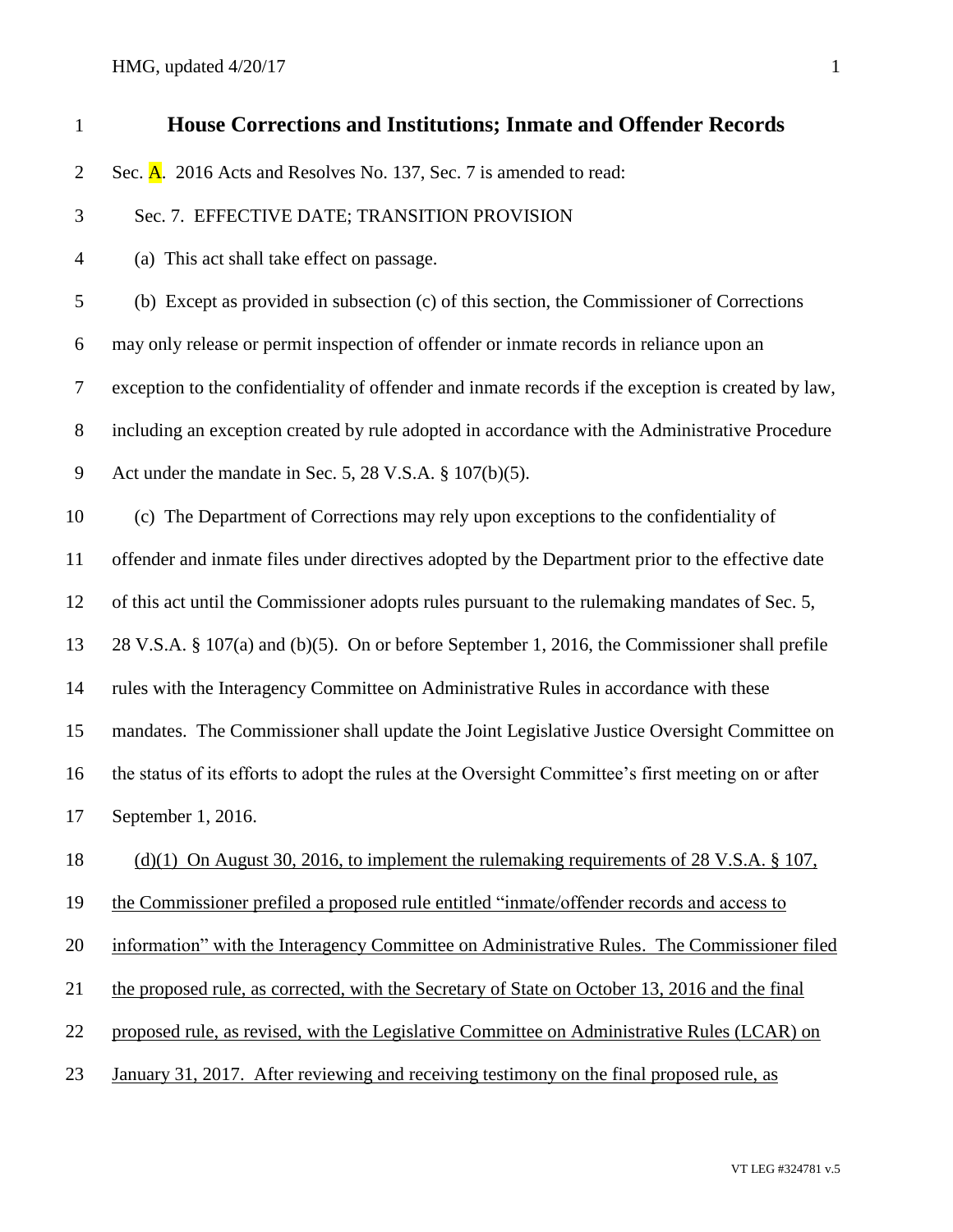HMG, updated 4/20/17 2

| $\mathbf{1}$   | revised, the House Committee on Corrections and Institutions found that it was not consistent            |
|----------------|----------------------------------------------------------------------------------------------------------|
| $\overline{2}$ | with legislative intent because the rule would potentially cause significant costs and disruptions       |
| 3              | to the Department.                                                                                       |
| 4              | (2) The Commissioner shall:                                                                              |
| 5              | (A) withdraw the proposed final rule filed with LCAR on January 31, 2017; and                            |
| 6              | (B) redraft the proposed rule so that it reflects legislative intent as described in                     |
| 7              | subsection (e) of this section.                                                                          |
| 8              | (3) The Department of Corrections may continue to rely upon exceptions to the                            |
| 9              | confidentiality of offender and inmate files under directives adopted by the Department prior to         |
| 10             | May 26, 2016 until the Commissioner adopts final rules as required under 28 V.S.A. § 107.                |
| 11             | (e) The General Assembly intends that:                                                                   |
| 12             | (1) In either of the following situations, $28 \text{ V.S.A.}$ \$107 shall be interpreted not to require |
| 13             | the Department to provide an inmate or offender a copy of records:                                       |
| 14             | (A) Previously provided by the Department to the inmate or offender, if the inmate or                    |
| 15             | offender has custody of or the right to access the copy.                                                 |
| 16             | (B) If the inmate or offender is responsible for the loss or destruction of a previously                 |
| 17             | provided copy. In the case of such loss or destruction, the inmate or offender may—                      |
| 18             | subject to the limitations of 28 V.S.A. § 107—be entitled to a replacement copy, but the                 |
| 19             | Department may charge him or her for the replacement copy in accordance with law.                        |
| 20             | (2) In managing access to inmate and offender records under 28 V.S.A. § 107, the                         |
| 21             | Department shall develop a plan to implement and use modern records management technology                |
| 22             | and practices in order to minimize the costs of reviewing, redacting, and furnishing such records        |
| 23             | in accordance with law.                                                                                  |